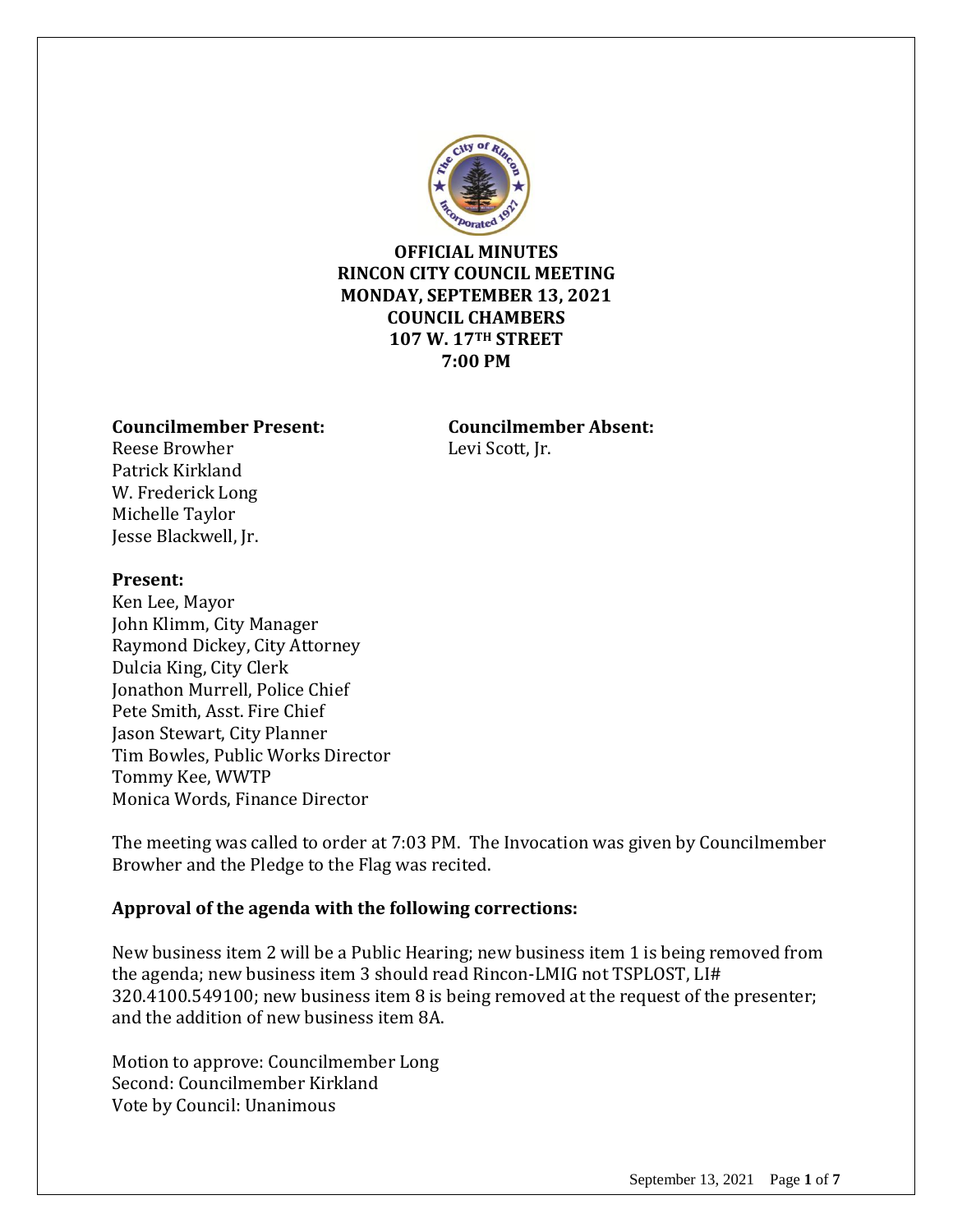# **Approval of the August 23, 2021 minutes:**

Motion to approve: Councilmember Blackwell Second: Councilmember Taylor Vote by Council: Unanimous

## **Public Hearing #1**

*Turn meeting over to public hearing officer, Raymond Dickey:*

## **Public Hearing on the 2021 Millage Rate for the City of Rincon.**

Open public hearing: 7:09 PM

Public input: Attorney Dickey said this is required by Georgia law as to whether there will be property tax in the City of Rincon. The City will roll their millage back to zero.

Close public hearing: 7:10

*Turn the meeting back over to Mayor Lee.*

#### **Vote on the request to approve the 2021 Millage Rate for the City of Rincon.**

Mayor Lee said the proposed millage was 7.46. Since 1998 the City has not had a property tax.

Motion to approve: Councilmember Kirkland Second: Councilmember Long Vote by Council: Unanimous

#### **Public Hearing #2**

*Turn meeting over to public hearing officer, Raymond Dickey:*

**A petition has been filed by Steven Howard requesting a 10 ft. rear setback variance to place a back porch on the property located at 206 Boulder Court. The property is owned by Howard Premier Homes Inc. The property is zoned R-4 (Single Family Residential). (Map and Parcel # R2600054)** 

Open public hearing: 7:11 PM

Public input: Steven Howard, property owner was present. Mr. Howard said he is requesting a 10 foot variance. The lot is shaped oddly and it is very tight. The homeowners requested a back porch. He has a letter from the ARC and the Homeowners association saying they are ok with the back porch if Council approves it. The porch will not affect any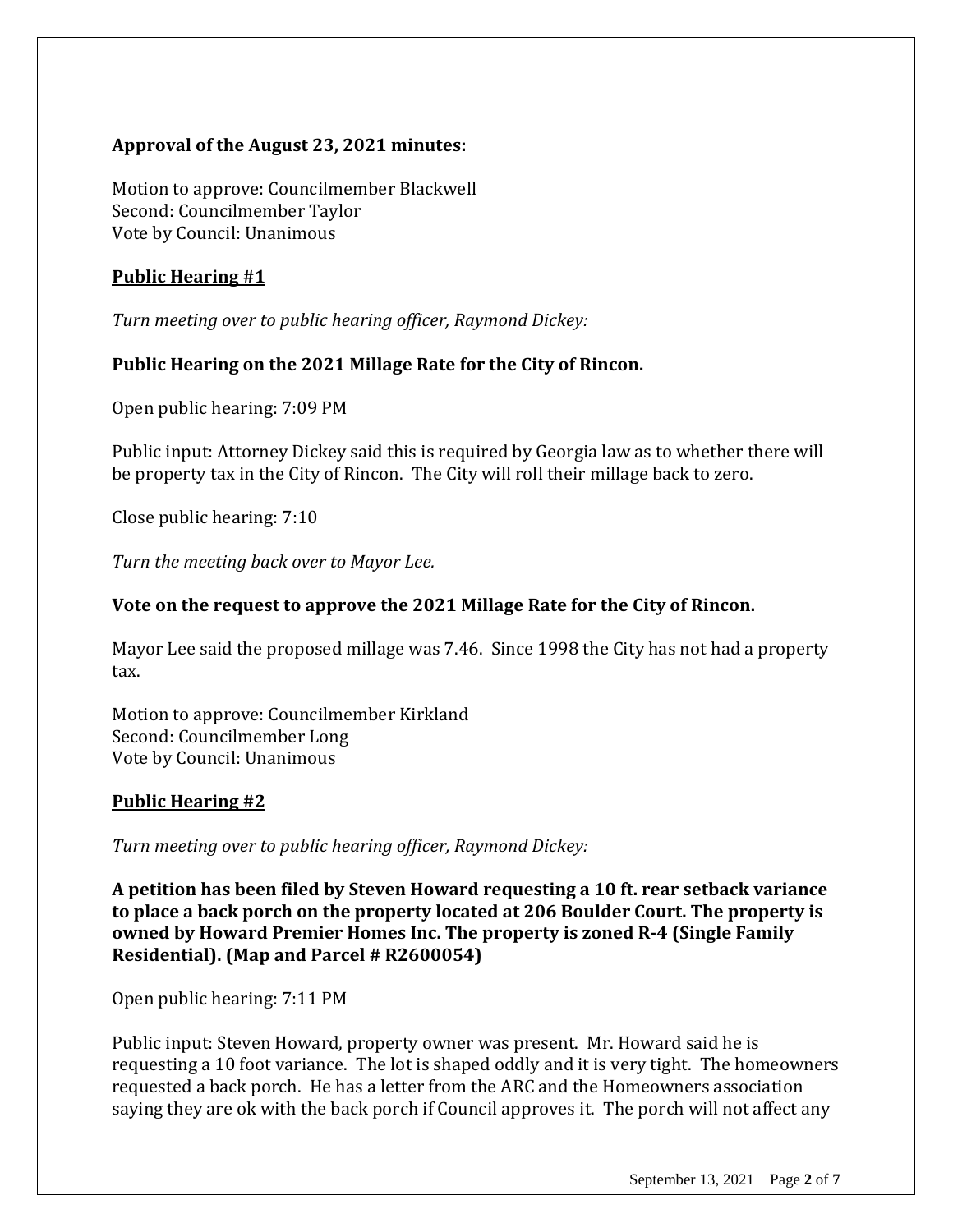drainage in the neighborhood and fits in with rest of the homes in the neighborhood. Councilmember Kirkland said he drove by the property and asked Mr. Howard was planning on cutting a particular tree that is very close to the porch; Mr. Blackwell said it is two trees. He drove by also and one tree looks like it is split in two. Mr. Howard said he is willing to cut down the trees and he has a permit to build a fence. Jason Stewart said the Planning Board recommended approval based on the odd shape of the lot. Staff does not have concerns with the Board's recommendation. Tim Bowles mentioned that there was a water main that runs from Boulder Court to Fort Howard Road; Mr. Howard said the fence will stop 20 to 30 feet off the easement to leave access for the City. Councilmember Taylor asked was it just a cement slab, there is a slab and overhang.

Close public hearing: 7:17 PM

*Turn the meeting back over to Mayor Lee.*

**Vote on a petition filed by Steven Howard requesting a 10 ft. rear setback variance to place a back porch on the property located at 206 Boulder Court. The property is owned by Howard Premier Homes Inc. The property is zoned R-4 (Single Family Residential). (Map and Parcel # R2600054)**

Motion to approve: Councilmember Blackwell Second: Councilmember Browher Vote by Council: Unanimous

## **New Business:**

# **3. Sikes Brothers, Inc. request approval of pay request #1 in the amount of \$107,032.27 for the 2021 Rincon LMIG – Lockner Drive. LI #320.4100.549100**

Alec Metzger, with EMC Engineering was present. Mr. Metzger said this is the first pay request and the road is open. They have to do a punch list, final inspection and then will come back for the final pay withdrawal and retainage. Councilmember Kirkland had a concern about the amount for traffic control, he feels like that is a lot of money for traffic control. Mr. Metzger said the way the contracts are done it is a combination of a unit cost and lump sum cost on items, the lump sum items they roll a lot of things into. Councilmember Taylor asked could they itemize a little better. Mayor Lee mentioned the loose gravel along the road. Councilmember Blackwell said that is true. He has walked the road and there is a lot of gravel and concrete along the edge of the road that needs to be addressed. Mr. Metzger said he will make a note of that and it will be a part of the close out process. Mayor Lee said he would like to see that cleaned up as soon as possible. Mr. Metzger said he will let Council know tomorrow.

Motion to approve: Councilmember Long Second: Councilmember Blackwell Vote by Council: Unanimous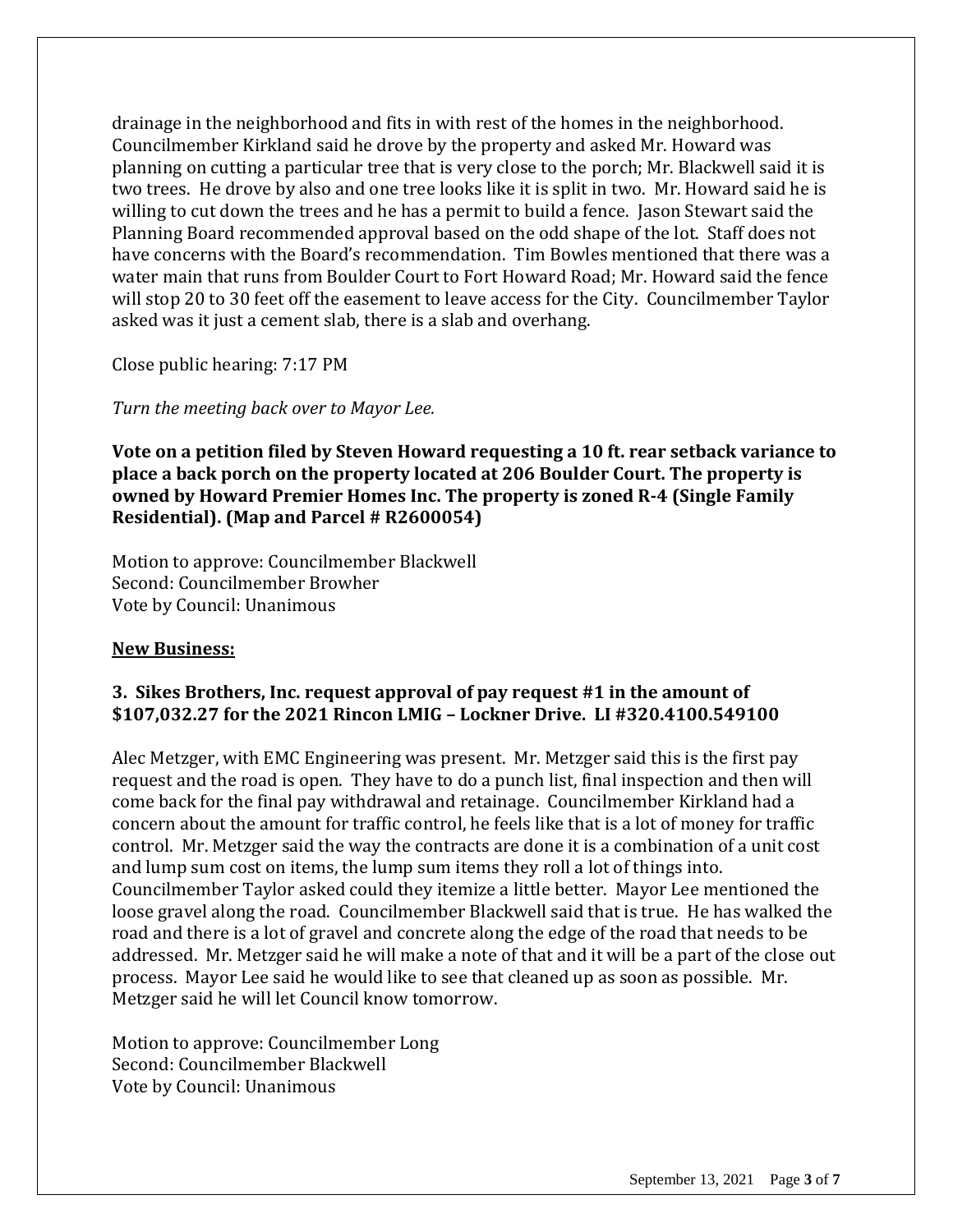## **4. R.B. Baker Construction request approval of pay request #3 in the amount of \$3,266.55 for the 2021 Rincon TSPLOST - Georgia and Savannah Avenues. LI #320.4100.549102**

Mr. Metzger said this is basically completed. They are working on the punch list and final inspection, EMC recommends approval.

Motion to approve: Councilmember Browher Second: Councilmember Blackwell Vote by Council: Unanimous

Mayor Lee said we are redoing a lot of our streets; he thought a good thing to look at is our street signs. We should do an inventory of the street signs so we can get some replaced. Mr. Bowles said he usually makes those signs himself and will look into this.

## **5. Southern Civil, LLC request approval of final pay request, #3 in the amount of \$1,000.00 for the OmniTrax Utility Extension Pump Station Upgrade. LI #510.9501.541490**

Mr. Metzger said this is the final invoice. This will start the warranty period and closing out the project.

Motion to approve: Councilmember Kirkland Second: Councilmember Taylor

Mayor Lee said he appreciated the score card but noticed they did not get a very good score and he read that they requested not to do business with the City of Rincon. Mr. Metzger said they have had some flow of information problems. EMC requested some information and they did not get it in a timely manner so Southern Civil's pay request was held.

Vote by Council: Unanimous

# **6. Request approval to purchase chemicals for the WWTP from CedarChem, LLC in the amount of \$16,425.00. LI #506.4335.531123**

Tommy Kee said these are the same chemicals that they have been getting and they are out.

Motion to approve: Councilmember Long Second: Councilmember Blackwell Vote by Council: Unanimous

# **7. Request to approve the following appointments to the City of Rincon Planning and Zoning Board: Eric Hills and Kelly Durren.**

Mr. Stewart said these are the two members that were recommended by Council members.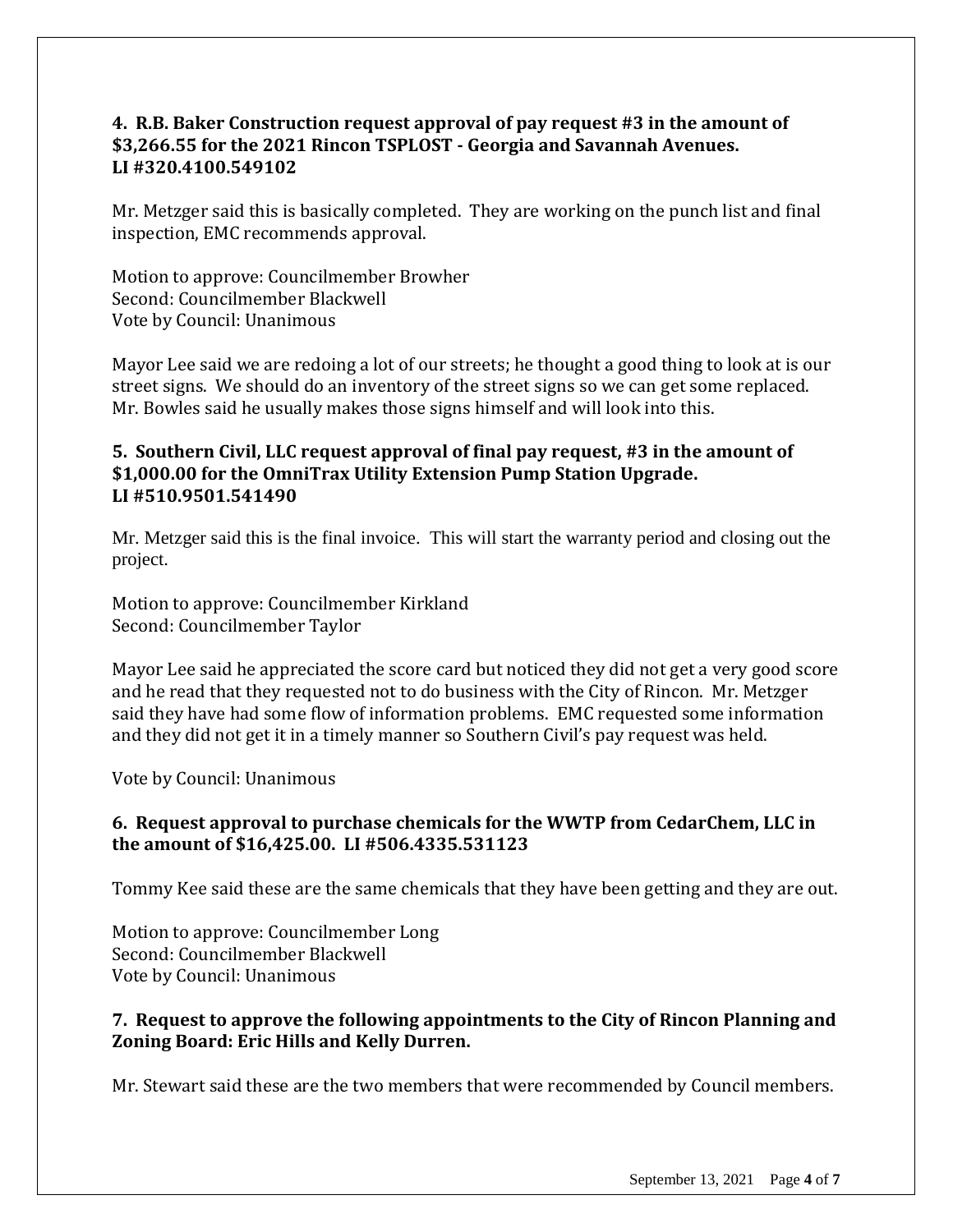Motion to approve: Councilmember Taylor Second: Councilmember Browher Vote by Council: Unanimous

## **8A. Request approval to accept the Quitclaim deed from the Effingham County Industrial Development Authority (BROE) for the OmniTrax Lift Station.**

Attorney Dickey said this is part of agreement with OmniTrax and the IDA. They are still discussing the easement which is not part of this. The only thing for approval tonight is the lift station. This is actually ownership of a piece of property that has the lift station.

Motion to approve: Councilmember Long Second: Councilmember Browher Vote by Council: Unanimous

## **9. Administrative Reports:**

**City Manager** – Mr. Klimm said they have begun budgetary process and is looking at revenues. Shortly they will have the initial presentation ready; there is a city owned property at the corner of 10 Street and Highway 21 that is vacant, recently Mr. Bowles was in contact with a gentleman that is looking for a place to put his fresh produce stand and offered a proposal to the City through Mr. Bowles. He wanted to know if this is something that Council is willing to entertain, rental of the property short term, and if so he would discuss with Attorney Dickey. Mayor Lee said he knows there are a lot of details but likes the idea, money aside we might generate some revenue but to him it is more about providing a great service to the citizens of Rincon. He would like to see it investigated. Councilmember Browher said he agrees with the Mayor. It could be a decent catalyst to other vendor coming in, he would like to see once a month some type of farmers market coming there. Mr. Klimm said he will work with Attorney Dickey and Mr. Klimm and give an update and keep council informed. Councilmember Blackwell asked since this was a substation was an environmental assessment done on the property. Attorney Dickey said Georgia Power decommissioned that power grid so they were required to do those things, they had to assure there are no hazardous materials; Mr. Klimm said the only other item is he would like to put in a request to go to training at the end of September.

Mr. Klimm said Mike Osborne was supposed to be here but could not, Mr. Osborne said it is the time of year when he orders several uniforms and it is over \$5,000, he wants to make sure his uniforms come in, in an orderly fashion and would like to order them, Council gave the ok for Mr. Osborne to order the uniforms.

Mayor Lee asked Mr. Klimm about Picket Fences. He said he knows we talked about Picket Fences and we need to stay on this. Mr. Klimm said we are in negotiation with a property owner for an emergency exit out of Picket Fences. There are some wetlands involved and question on whether we can do it. But he will stay on it.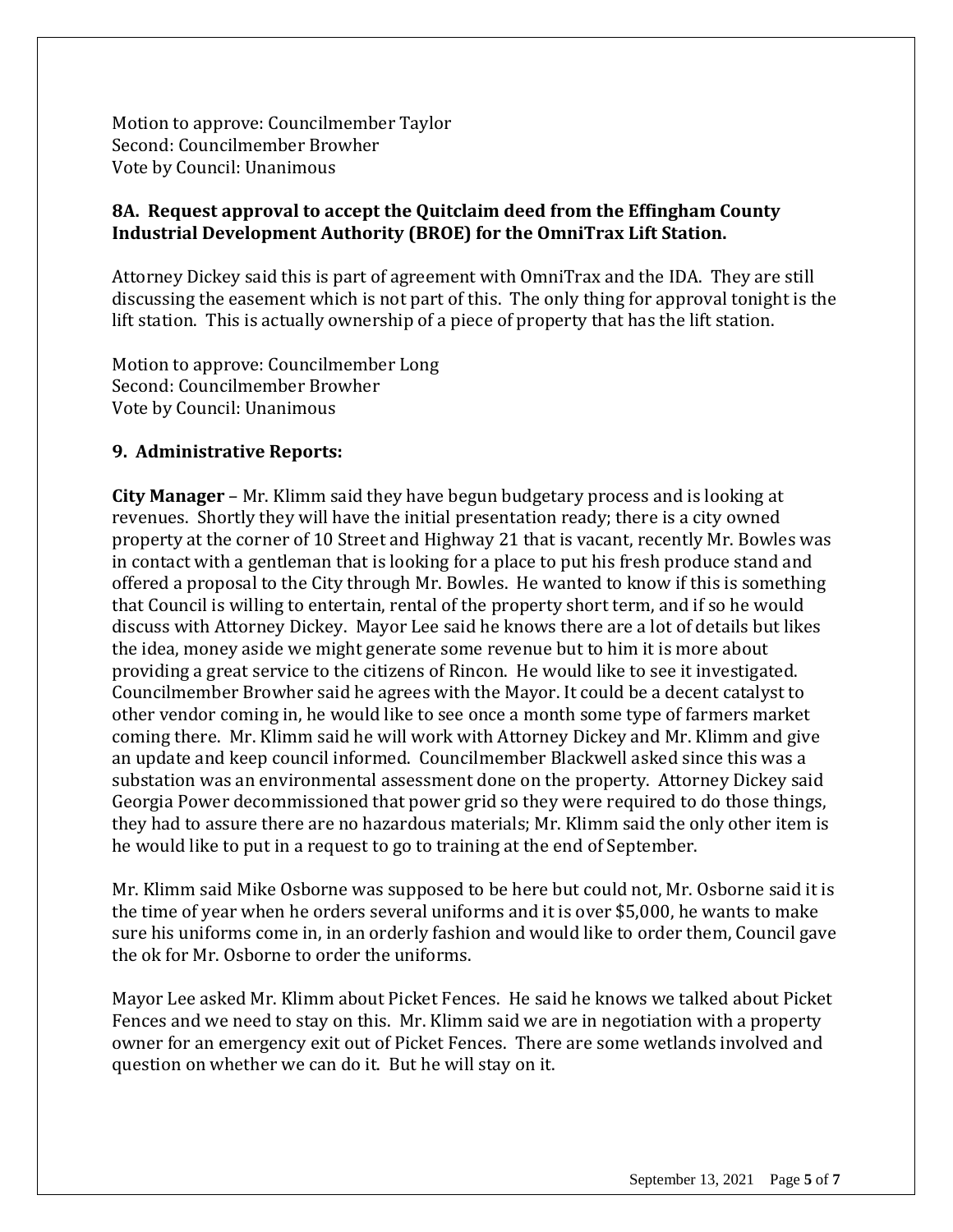**City Engineer** – Alec Metzger said on 4th Street they are making progress on that, doing the milling. Doug Morgan has met with a couple of concerned people with the school and other people that live closer to Highway 21 so they will probably do that on the weekend to eliminate the traffic concerns; Middleground Road, they had the pre-construction meeting and gave them notice to proceed, they have to the end of the year to get it complete; on 4th Street they have to the end of November to complete.

**Chief of Police** – Chief Murrell said the Tahoes that they ordered in February have finally came in, it will be a little while before they hit the streets. Mayor Lee asked about commercial burglar alarms and mentioned that there were 44, he thinks we need to put something in place for the excessive alarms. Councilmember Kirkland asked about traffic stops in school zones, Chief said he cannot say they are making a lot, the main concern is traffic control.

**Building/Zoning Dept.** – Mayor Lee asked Mr. Stewart where was he with hiring a new clerk, he said they will interview in the next week or so.

**Water/Sewer/Public Works** – Mayor Lee asked about manhole cover in Warrenton Subdivision. Mr. Bowles said Waste Pro contracted with Rahn's to repair the damage. Councilmember Taylor asked about the recycling pickup, she has not had her picked up in 3 weeks, Mr. Klimm will look into this.

**Wastewater** – Mayor Lee asked about treated average for the month of August. Mr. Kee said in the past six months it has been up, he thinks we have options as far as not reaching the limit. He does not think we are in trouble, he thinks we are doing the right things at the right time to head that off. Councilmember Kirkland asked does the reuse on the golf course subtract from that number, Mr. Kee said yes.

**Mayor and Council** – Councilmember Browher asked about the follow up on the ditches at 302 and 304 Lexington and corner of 7th Street, Mr. Klimm said they went to look at them and it was cut. Mr. Bowles said he did talk to Frank Owens, the owner about digging out the ditches but Mr. Owens would need to replace the driveway culvert because it is caving in. Councilmember Browher asked Dulcia King about the procedures for absentee and early voting. Ms. King explained that the procedure for early voting, about four of the employees at City Hall will be trained as poll workers; we have a locked ballot box that stays in the City Clerk's office during the day and will be locked in the vault at night. Councilmember Browher asked will one person handle the elector, Ms. King said it will be herself, but if she is not there it will be one of the trained poll workers. He asked what about the key to the ballot box, the key will be with the City Clerk. Councilmember Kirkland asked about edging the sidewalks and curbing when the grass is cut. Mr. Bowles said because lack of manpower he will have send the contract crew back out to edge. Mayor Lee said at last meeting we were talking about some of the problems we were having with the Georgia Department of Labor, he reached out to the Governor and forwarded a letter composed of cases to the Governor's Office and Mr. Klimm and Attorney Dickey have call scheduled tomorrow with the DOL. Hopefully this will resolve the issues.